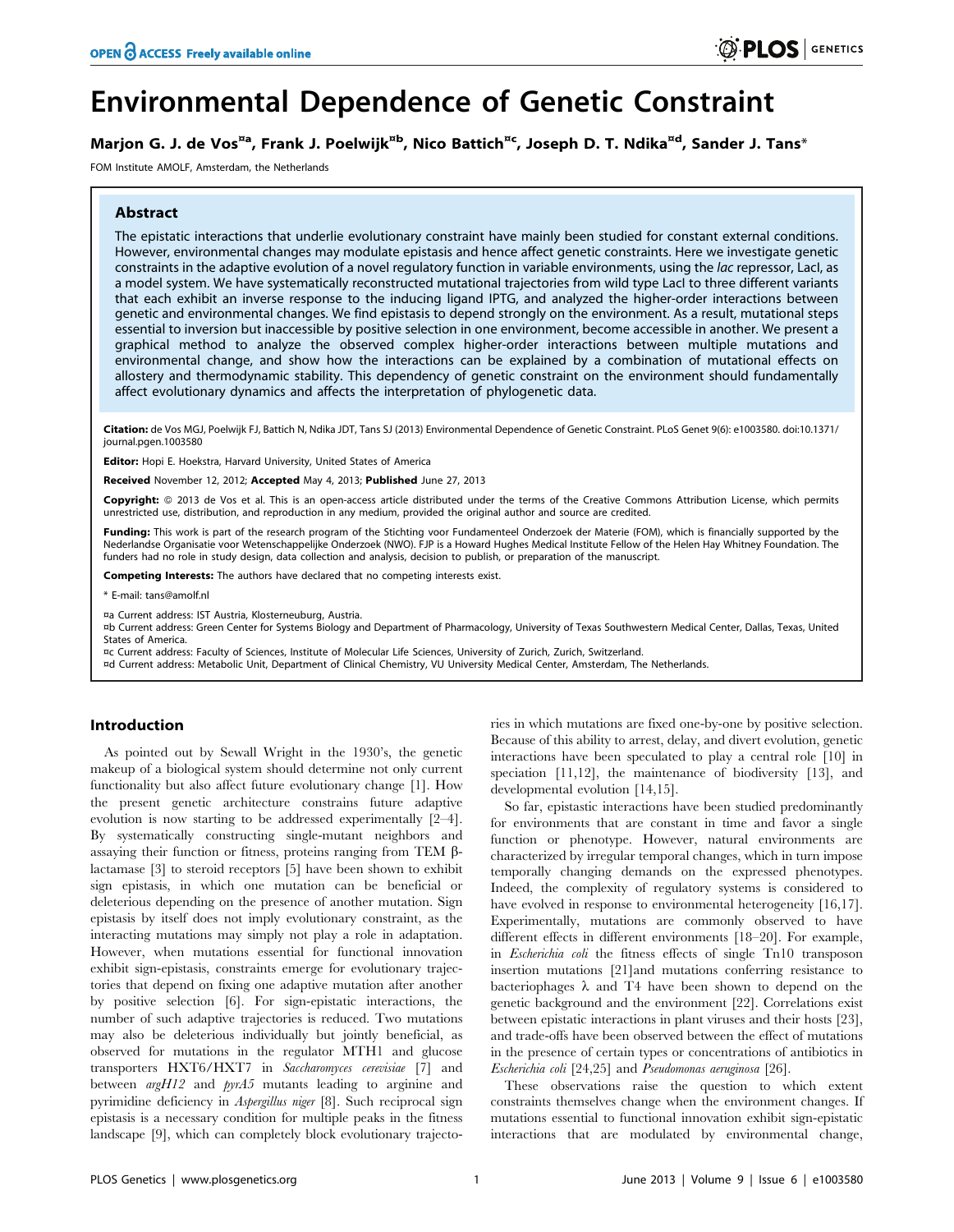## Author Summary

Epistatic interactions limit the number of adaptive trajectories to peaks on evolutionary fitness landscapes, and may therefore hamper the progress of evolution. Recent research has focused on adaptive landscapes in one constant environment. However, adaptive evolution is generally known to occur in variable, heterogeneous environments. Here, we have constructed fitness landscapes of three inverse lac repressor variants in two contrasting environments. We find that the epistatic interactions between the pairs of mutations are profoundly altered upon an environmental change. We develop a new graphical method to analyze the underlying higherorder interactions between genetic changes and the environment, and explain the complex environmental dependencies in terms of simple molecular mechanisms. Our results show that the information about epistatic interactions acquired in one environment does not inform on the true limitations of adaptive evolution. We argue that this dependency of genetic constraints on the environment will have important effects on the progress of adaptation in heterogeneous environments, and will affect our ability to establish realistic genealogies from the phylogenic record.

adaptive trajectories will be drastically affected. For instance, evolutionary change hampered by adaptive valleys in one environment could be opened up to positive selection in another. Conversely, trajectories that can be positively selected for in constant environments [2,3] could be blocked by environmentinduced sign epistasis, which could slow down overall evolutionary progress or drive adaptation to dead ends in genotype space. This environmental control over the accessibility of adaptive trajectories goes beyond merely defining a variable selective environment, and would invalidate commonly held assumptions in analyzing the historical evolutionary record by phylogenetic reconstruction (23).

These elementary issues can be readily investigated using a simple phenotype that responds to the environment. We focused on one of the most well-understood model systems for environmentally controlled gene expression, the Escherichia coli lac repressor LacI [27]. We considered the evolutionary transition to a variant that exhibits an altered regulatory response [28]. In the presence of the wild-type repressor,  $\text{LacI}_{\text{wt}}$ , the *lac* operon is induced by the ligand IPTG, whereas in the presence of the variant  $\text{LacI}_{\text{inv}}$ , expression is suppressed by IPTG. We have previously isolated LacI variants with such inverse phenotypes in evolutionary experiments [28] (Text S1), which serve as a basis to systematically assess how the environment affects epistasis between the mutations required for inversion. We find that the epistasis is highly environment-dependent, which implies that epistasis perceived in a constant environment does not properly inform on the evolutionary constraints in a variable environment. We can explain the generic pattern of higher-order genotype x genotype x environment interactions that is observed in all three variants using a simple model of changes in the allosteric transition and in protein stability.

# Results

# Environmental dependence of epistasis

To investigate the interplay between the environment and epistasis we focused on three inverse LacI variants [28] (Text S1). The three inverse variants each contained three to six point mutations relative to  $\text{LacI}_{\text{wt}}$ . For all variants, three mutations appeared essential for the inverse function, as was determined by engineering *lacI* variants that contained sub-sets of these mutations. We denote these three inverse variants as  $\text{LacI}_{\text{inv1}}$  (S97P, R207L, T258A), Lac $I_{inv2}$  (S97P, L307H, L349P) and Lac $I_{inv3}$ (S97P, G315D, P339H). Note that all share the mutation S97P. Next, we constructed all the single and double mutants, and assayed the operon expression phenotypes in the absence of IPTG  $(Env<sub>0</sub>)$  and in the presence of 1 mM IPTG  $(Env<sub>1</sub>)$  (Table S1) using a fluorogenic reporter assay (materials and methods) (Figure 1A). Given the evolutionary objective of inversion, a high operon expression level is favored in  $Env_0$ , whereas a low expression level is favored in  $Env_1$  [28] (Figure 1B).

To compare the epistasis in each environment, we classified the epistatic (genotype x genotype) interactions for all pairs of mutations for each of the three inverse LacI variants. We distinguished three categories: magnitude epistasis (M) - both mutations are either beneficial or deleterious, irrespective of the genetic background, sign epistasis  $(S)$  – the effect of one mutation changes sign depending on the genetic background, or reciprocal sign epistasis  $(R)$  - both mutations are individually deleterious, but beneficial in combination [4]. Neutral mutations are not positively selected and are thus grouped under deleterious. We find that nine out of the eighteen mutation pairs display the same category in environments  $Env_0$  and  $Env_1$  (Table 1). For instance, in the P349 background, L307H and S97P exhibit sign epistasis in both environments (Table 1,  $\text{LacI}_{inv2}$ ). Note that for all these nine pairs, the magnitude of the mutational effect does depend on the environment, but the sign does not. For the other nine mutation pairs, the category of epistasis differs between the two environments (Table 1). Some sign epistatic interactions are switched 'off' by the addition of IPTG. In the P97 background for instance, IPTG induces a sign change in the effect of R207L; it transforms the sign-epistasis between R207L and T258A in  $Env_0$  to magnitude epistasis in Env<sub>1</sub> (Table 1, LacI<sub>inv1</sub>). Sign epistasis is turned 'on' between other mutations. For instance, in a P97 background, L349P and L307H exhibit sign epistasis in an environment without IPTG, and reciprocal sign epistasis with IPTG (Table 1,  $\text{LacI}_{inv2}$ ). Thus, environmental signals modulate



Figure 1. Functional description and schematic representation of genetic variants in the lac system. A) Schematic representation of the genetic system in E. coli. The lac repressor, LacI, controls expression of LacZ. The system responds to IPTG. IPTG acts as an inducer in the wild type LacI (blue block-arrow), and as a co-repressor in the phenotypically inverse mutants (red arrow). B) Environmental dependence of the expression level of lacZ. Expression levels are measured in two environments. For the wild type LacI (LacI<sub>wt</sub>), LacZ expression level is high in the presence of IPTG ( $Env<sub>1</sub>$ ) and low in its absence (Env<sub>0</sub>) (blue line). For the inverse LacI variant (LacI<sub>inv</sub>), LacZ expression level is high in the absence of IPTG ( $Env<sub>0</sub>$ ) and low in its presence ( $Env<sub>1</sub>$ ) (red line). We consider mutational trajectories from the wild type to the inverse variant (arrows). doi:10.1371/journal.pgen.1003580.g001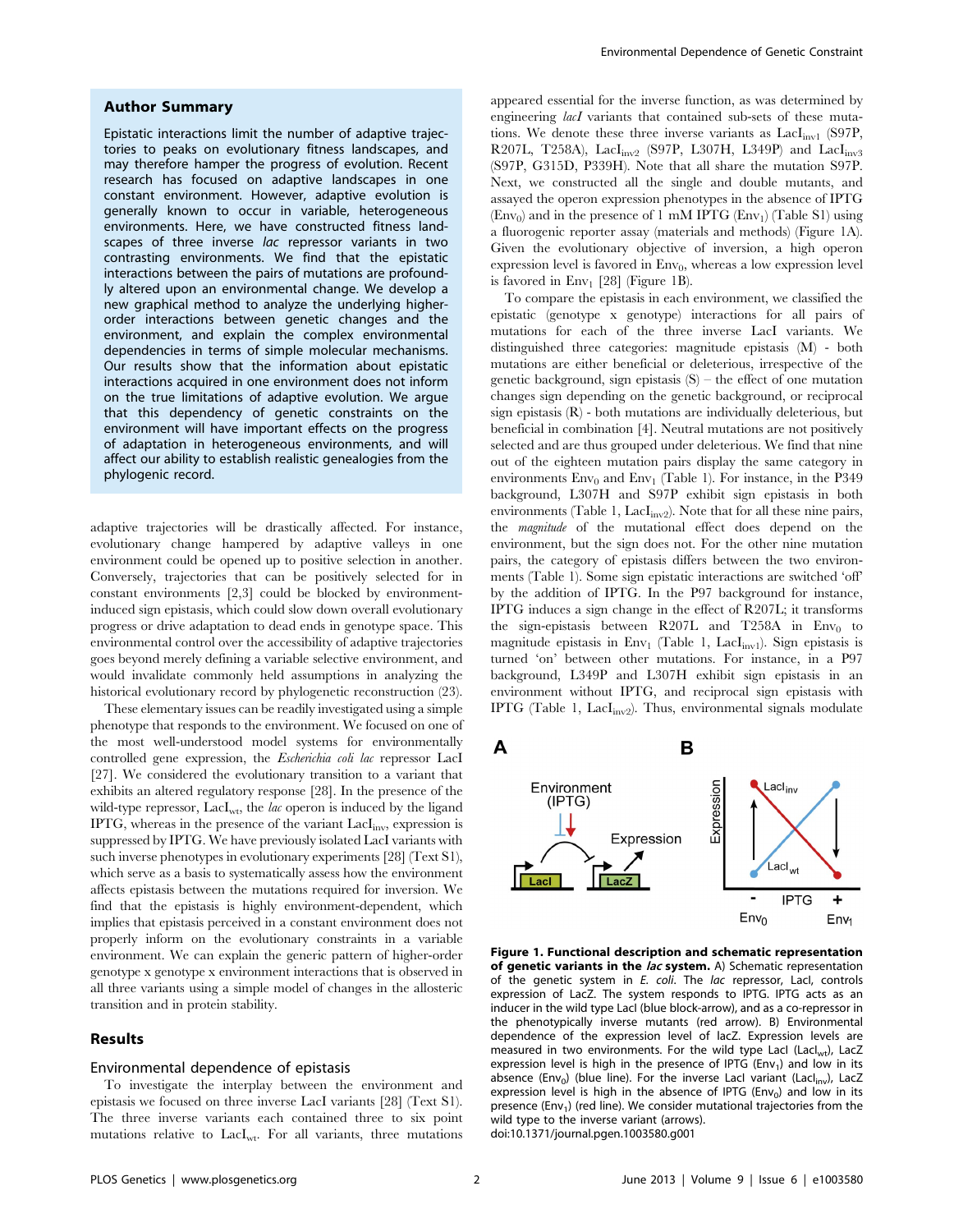Table 1. Genetic interactions and their environmental dependence.

| Genetic interaction |              |              | Lacl <sub>inv1</sub> |                  | <b>Genetic interaction</b> |              |              | Lacl <sub>inv2</sub> |                  | <b>Genetic interaction</b> |           |             | Lacl <sub>inv3</sub> |                  |
|---------------------|--------------|--------------|----------------------|------------------|----------------------------|--------------|--------------|----------------------|------------------|----------------------------|-----------|-------------|----------------------|------------------|
| <b>S97P</b>         | <b>R207L</b> | <b>T258A</b> | Env <sub>o</sub>     | Env <sub>1</sub> | <b>S97P</b>                | <b>L307H</b> | <b>L349P</b> | Env <sub>0</sub>     | Env <sub>1</sub> | <b>S97P</b>                |           | G315D P339H | Env <sub>0</sub>     | Env <sub>1</sub> |
| Iχ                  | X            | U            | M                    | M                | X                          | X            |              | S(L307H)             | M                | X                          | X         |             | S(G315D)             | S(G315D)         |
| Iχ                  | $\bigcirc$   | X            | S(T258A)             | M                | X                          | $\circ$      | X            | S(L349P)             | M                | X                          | $\circ$   | X           | M                    | M                |
| ı٠                  | X            | X            | S(R207L)             | M                | ٠                          | X            | X            | S(L349P)             | R                | $\bullet$                  | X         | X           | S(P339H)             | M                |
| IX                  | $\bullet$    | X            | S(T258A)             | M                | X                          | $\bullet$    | X            | M                    | S(L349P)         | X                          | $\bullet$ | X           | S(P339H)             | M                |
| $\circ$             | X            | X            | M                    | M                | $\circ$                    | X            | X            | M                    | M                | $\circ$                    | X         | X           | M                    | M                |
| Ιx                  | X            | $\bullet$    | M                    | M                | X                          | X            | $\bullet$    | S(L307H)             | S(L307H)         | X                          | X         | $\bullet$   | S(G315D)             | S(G315D)         |

The genetic interactions are indicated for three inverse LacI variants. Each row details the interactions between two mutations, each indicated by an X, either in a LacI<sub>wr</sub> background (denoted by a  $\circ$ ), or a single mutant background (denoted by a ·). We consider three types of interactions: M, magnitude epistasis; S, sign epistasis; R, reciprocal sign epistasis. The mutation that changes sign is indicated between brackets. The data shows that most genetic interactions display different types of epistasis in each of the two environments. The significance of the phenotypic effect of mutations in LacI is tested with a t-test in conjunction with a Bonferroni correction for multiple comparisons ( $P < 0.05$ ).

doi:10.1371/journal.pgen.1003580.t001

sign-epistatic interactions between residues involved in the functional inversion of LacI.

environment can be graphically recognized and classified using the mutational vector plots.

## Genotype x genotype x environment interactions

The above classification of genetic interactions into categories reveals a dependence on the environment, but it does not offer intuitive insights into their causes. These dependencies may also be viewed as three-way interactions between two genetic changes and one environmental change. Hence, they can be denoted as genotype x genotype x environment interactions, or briefly GxGxE; analogous to two-way GxG interactions between two genetic changes in a single environment, or two-way GxE interactions between one genetic change and one environmental change [17]. To analyze these higher-order interactions, we introduced a graphical method (Figure 2A). Mutations are represented as vectors in a two-dimensional coordinate system, where the axes indicate the corresponding changes in expression phenotype in both environments. A vector pointing to quadrant I signifies functional improvements in both environments, whereas quadrants II and IV denote improvement in one environment and deterioration in the other, and quadrant III denotes deterioration in both. The probability of fixing neutral mutations is low compared to positively selected mutations that confer functional improvements [6,29]. Mutations that are neutral in both environments therefore correspond to quadrant III, while mutations that are neutral in one environment and beneficial in the other correspond to quadrants II or IV. Thus, mutations in quadrants II and IV indicate sign-changing GxE interactions.

Higher-order interactions between two or more mutations and the environment can be visualized by sets of paths composed of two or more mutational vectors (Figure 2). The two mutational paths from genotype ab to AB (via Ab or via aB) form a four-sided polygon. The polygon is a simple parallelogram in the absence of any genetic interactions, which may occur either without (Figure 2B) or with GxE interactions (Figure 2C). Deviations from the parallelogram indicate genetic interactions, or epistasis. Vectors at opposing sides of the polygon that have different angles but point in the same quadrant indicate magnitude epistasis. Opposing vectors pointing in different quadrants indicate signepistatic interactions (GxG, Figure 2D), and when the sign change of opposing vectors is conditional on the environment higherorder GxGxE interactions can be observed (GxGxE, Figure 2E). Thus, higher-order interactions between mutations and the

## Generality of the interactions

We analyzed the interactions for the three LacI variants by displaying the expression data as mutational vectors in Figure 3A, B and C. Because the transition to inversion is characterized by a decreasing operon expression in the presence of IPTG  $(Env<sub>1</sub>)$  and an increasing operon expression in the absence of IPTG ( $Env<sub>0</sub>$ ), we plotted 1/expression in  $Env<sub>1</sub>$  against the expression in  $Env<sub>0</sub>$ , such that the closer the phenotype comes to the objective of inversion, the more it moves towards the upper-right corner of Figure 3.

Inspection of the polygon shapes shows that half (50%) lack the signatures of sign-changing higher-order interactions involving mutation pairs and the environment. For instance in Figure 3C, the opposing red and green vectors in the P97 background point in the same quadrant. The polygon is tilted, with both red vectors pointing in quadrant IV, indicating GxE interactions. However, the other half of the opposing mutational vector pairs in the polygons do not point in the same quadrant, indicating the pervasive presence of higher-order GxGxE interactions. For instance, in the P97 background, the addition of T258A turns the green vector (R207L) from quadrant III to IV, which is caused by the fact that R207L is neutral in the presence of IPTG and the absence of T258A, but increases expression by 20-fold in T258A's presence (Fig. 3A). Another example is the addition of L307H, which rotates the red vector (L349P) from quadrant IV to II in the P97 background, which indicates that the effect of L349P on expression changes sign in both environments due to L307H (Figure 3B).

Overall, the pattern displayed by the three variants in the vector plots (Figure 3A, B and C) is strikingly similar, in contrast to the diverse environmental dependence of epistasis seen in Table 1. The blue vectors initially point predominantly up along the  $Env<sub>1</sub>$ axis (the expression level decreases with IPTG), as the expression level in  $Env_1$  is strongly decreased, but turn diagonally to the upper-right corner when the red and green mutations are added (the expression level increases simultaneously in the absence of IPTG) (Figure 3). On the other hand, the green and red vectors either point downward along the  $Env_1$ -axis, (expression mainly increases in the presence of IPTG), or to the right along the  $Env_0$ axis (expression increases in the absence of IPTG). Mutation S97P appears responsible for this rotation of the red and green vectors: in the LacI<sub>wt</sub> background they point along  $Env_1$ , while in the P97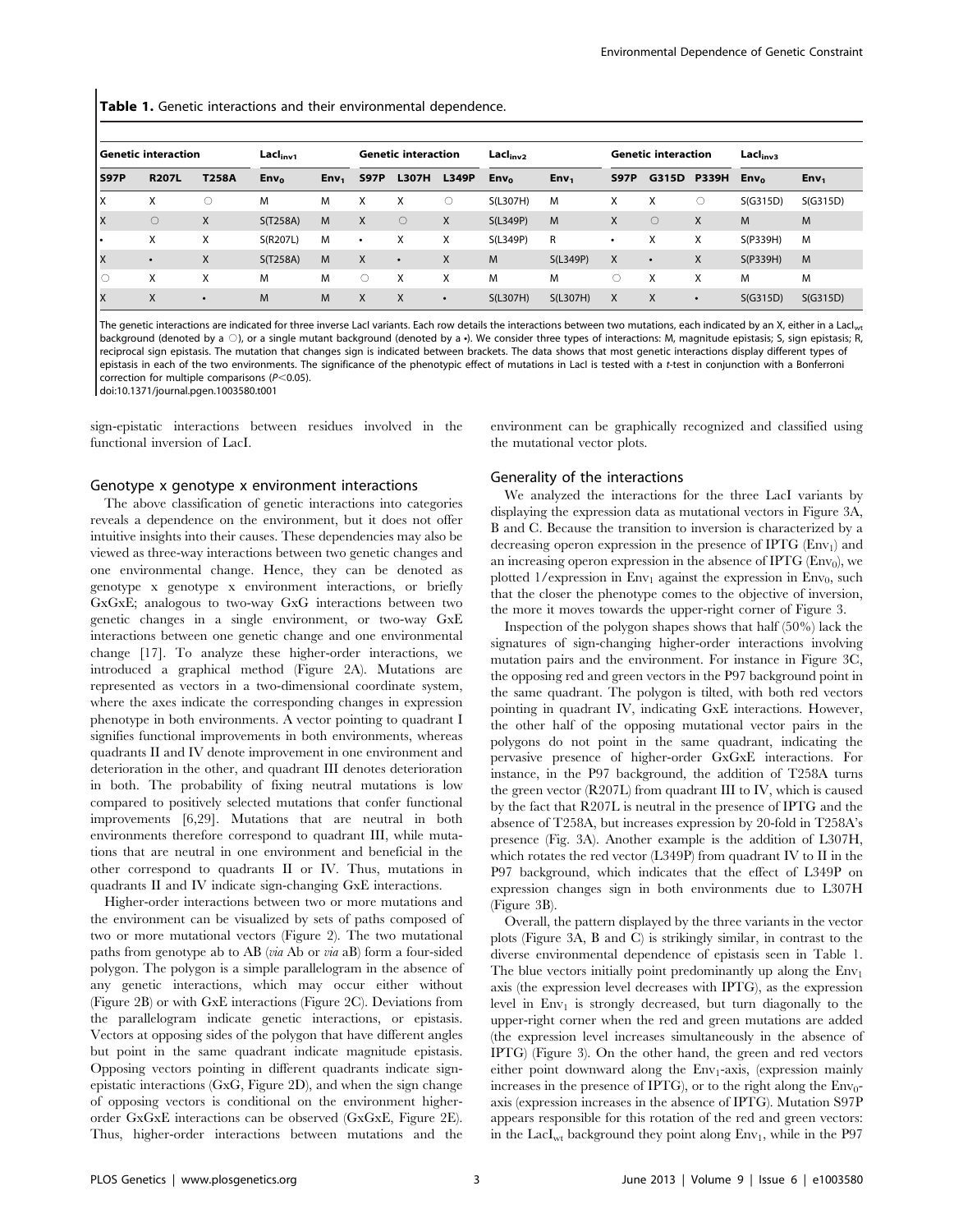

Figure 2. Analysis of higher order genotype-environment interactions. A) Schematic representation of the effect of mutations on phenotype in two environments. Mutations are represented as vectors with the start in the origin of the coordinate system. Mutations are either beneficial in both environments, Env<sub>0</sub> and Env<sub>1</sub> (quadrant I), beneficial in one environment but deleterious in the other (quadrant II or IV) or deleterious in both environments (quadrant III). Classification of interactions between two mutations in two environments: B) Opposite sides of the polygon represent the same mutation in different genetic backgrounds (a to A (red) in background b or B, and b to B in background a or A (blue)). Absence of epistasis or genotype x environment (GxE) interactions. The vectors of opposing sides are positioned in either quadrant I or III, and the polygon is a simple parallelogram, in the absence of magnitude epistasis. C) Genotype x environment interactions. Opposing sides of the parallelogram are located in the same quadrant. At least one pair of opposing sides lies in quadrant II or IV. D) Sign epistasis. Here, mutation b to B changes sign depending on the genetic background (a or A) in both environments. E) Higher-order GxGxE interactions. At least one pair of vectors from opposing sides of the polygon are located in different quadrants of which at least one vector is located in quadrant II or IV. Note however, that the presence of both GxE and GxG interactions not necessarily implies the presence of GxGxE interactions. In the case that one mutation displays sign epistasis, and the other mutation GxE, their combination does not imply GxGxE (Figure S1). doi:10.1371/journal.pgen.1003580.g002

background they point along  $Env_0$ . In other words, S97P represents a 'switch' that changes the interaction of the red and green mutations with the environment. This pattern is identical for all three inverse genotypes; all show a roughly similar rotation for the blue as well as for the red and green vectors. Thus, while the genetic solutions to the phenotypic inversion are different in the three variants, the main features of the underlying map of the interactions between genotypes and the environment are general.

Note that one may also consider the presence of higher-order interactions that are purely genetic. Specifically, such GxGxG interactions arise when the addition of a third mutation changes the category of the two-way epistatic motif. For instance, in the



Figure 3. Adaptive trajectories towards the three inverse LacI variants. The three inverse LacI variants all contain three mutations. Each mutation is represented by a vector (see Figure 2). The axes indicate expression without IPTG in Env<sub>0</sub> and expression with IPTG in Env<sub>1</sub>. Expression levels in both environments are normalized to the LacI<sub>wt</sub> level. Note that expression along the vertical axis is represented as (Expression)<sup>-1</sup>, as during inversion the expression level in Env<sub>1</sub> decreases. The inverse, triple mutant, is located in the upper right corner of the plot. A) Lacl<sub>inv1</sub>: S97P (blue), R207L (green), T258A (red). B) Lacliny: S97P (blue), L307H (green), L349P (red). C) Lacliny3: S97P (blue), G315D (green), P339H (red). The significance of the phenotypic effect of mutations is tested with a t-test with Bonferroni correction for multiple comparisons ( $P<0.05$ ), error-bars are standard deviations,  $n = 3$ . doi:10.1371/journal.pgen.1003580.g003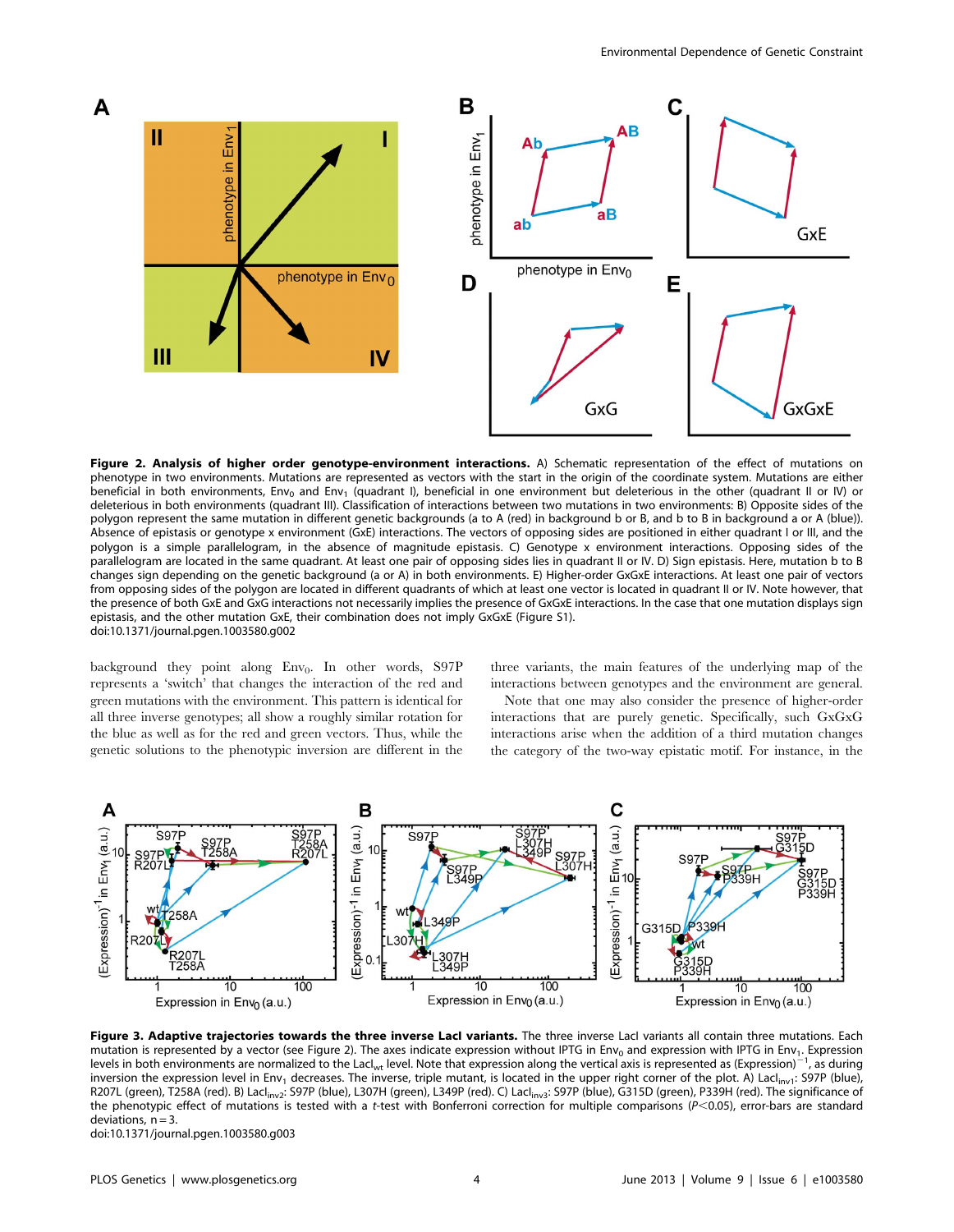wild type background, both green (L307H) and red (L349P) vectors point downward or are neutral along the  $Env_1$  axis (Figure 3B), and hence point to magnitude epistasis. However, upon the application of S97P (Figure 3B, blue vectors), one green and one red vector still points down, but one green and one red vector is rotated upwards. Thus, L307H and L349P display reciprocal sign epistasis in the presence of P97, and hence their three-way interaction in  $Env_1$  cannot be captured by two-way epistasis alone. Note that this GxGxG interaction itself may in turn be dependent on the environment, indicating GxGxGxE interactions. Among other things, the presence of higher-order genetic interactions illustrates that conclusions on the accessibility of a genotype must be carefully considered. This is particularly relevant when it is unclear to what extent the mapped genotype space fully determines the considered function, as an untested mutation could open up mutational pathways to selection, which otherwise may have been considered blocked [30]. The principle of such effects of higher-order genetic interactions have previously been captured [3,4,7,15,31] when mapping a larger landscape and assessing the mutational pathways within it. Nonetheless, the explicit presence of GxGxG interactions underscores the care that must be taken when formulating conclusions about selection and constraint from fitness landscapes.

The results also underscore that mechanisms that are comparatively simple on the molecular level, can give rise to GxE interactions. For instance, in the P97 background, L307H has the simple mechanistic effect of generally increasing expression both in the presence and absence of IPTG. In terms of selection, this change is beneficial in one environment (in the absence of IPTG), and deleterious in the other (in the presence of IPTG). Hence, L307H gives rise to a GxE interaction, a trade-off. Given the generic purpose of regulatory functions to modulate biological functions in response to input signals, one can expect such tradeoffs that originate from simple molecular mechanisms to be rather generally present.

## Molecular basis of the interactions

The observed generality of the genotype-environment interaction maps (Figure 3) suggests that they result from a generic structural cause. However, the positions of the mutated residues within the LacI crystal structure do not directly reveal generic features, as they appear scattered throughout the structure, with different locations for the different variants (Figure S2). Also, the mutations are not positioned at obvious functional sites such as the DNA or ligand binding regions. Alternatively, the origin of the interactions may be rooted in the mechanism of inversion, which has been speculated to be based on two effects [28,32]. First, the allosteric transition from high to low operator affinity is thought to be impeded by S97P, as P97 cannot form the transient bond with K84 $^{\prime}$  and V94 $^{\prime}$  [33], which in turn locks the structure in the DNAbound confirmation [34,35]. Second, the response to inducer is assumed to be inverted through changes in the thermodynamic stability of the protein: the additional two mutations in each variant would lower the stability in the absence of IPTG, which would confer an increased expression level in  $Env_0$ , while the binding of the ligand IPTG to LacI would confer a stabilizing effect that conserves a low expression level in Env1. Our experiments showed that in a LacIwt background, S79P lowers expression in  $Env<sub>1</sub>$  to repressed levels while maintaining a relatively low expression level in  $Env_0$ . Thus, these data are indeed consistent with the proposed locking of LacI in the DNAbound confirmation.

The data further show that expression in  $Env_1$  varies along the mutational trajectories from LacI<sub>wt</sub> to LacI<sub>inv</sub> (Figure 4A). In contrast, in  $Env<sub>0</sub>$ , the trajectories to inversion show a generic increasing trend in the expression level; all first mutations yield little to no changes, while second and third show increasingly large expression increases (Figure 4B). The pattern of changes in expression level in both environments is consistent with stabilitydecreasing mutations, as: 1) correlation between the stability and the expression level should be stronger in  $Env_0$ , as the ability to tightly bind DNA in that environment is dependent on structural stability, in contrast with the ability to efficiently release from the DNA in  $Env<sub>1</sub>$ , and 2) it has been argued that protein function is robust against initial stability decreases, but can be expected to deteriorate when accumulated mutations drive the system across their so-called stability threshold [36–38]. We investigated the destabilizing effect of the mutations by analyzing the stability changes due to amino acid substitutions in silico with FoldX [39,40]. In the absence of IPTG ( $Env<sub>0</sub>$ ), FoldX indeed showed significant stability decreases for most (8 out of 11, Table S2) of the studied mutants, including S97P. The expression measurements suggest that in particular S97P brings LacI to the edge of the stability threshold, as subsequent mutations strongly increase expression (Figure 3, Env<sub>0</sub>). Thus the S97P substitution acts as a switch that systematically alters the phenotypic effect of the other mutations.

While we have addressed the central features of the interaction map, various more detailed interactions between mutations and the environment remain to be explained mechanistically. However, overall the analysis indicates that the combined effects of two independent and simple molecular mechanisms can explain complex higher-order GxGxE interactions between multiple mutations and the environment.

# **Discussion**

Recent systematic reconstructions of evolutionary intermediates have provided a first view on adaptive landscapes and the causes of evolutionary constraint [4]. Sign epistatic interactions between mutations have been shown to limit the number of mutational trajectories that can be followed under positive selection in constant environments [2,3]. Directed evolution experiments revealed evolutionary constraints that delay or prevent adaptation [15,28], and measured trade-offs between environments indicated how such constraints affect selection in variable environments [28,41–43]. Here we investigated how the environment affected the adaptive landscape describing a specific functional innovation, by reconstructing the evolutionary intermediates on route to three different inverse LacI genotypes.



Figure 4. Mutational effects on expression in both environments. Expression along mutational trajectories towards all three Lacl<sub>inv</sub> variants. A) (Expression)<sup>-1</sup> in Env<sub>1</sub> along all trajectories. B) Expression in Env $<sub>0</sub>$  along all trajectories. For all three inverse variants,</sub> expression in  $Env<sub>0</sub>$  increases for nearly all mutational steps, in contrast to the more erratic pattern in  $Env<sub>1</sub>$ . doi:10.1371/journal.pgen.1003580.g004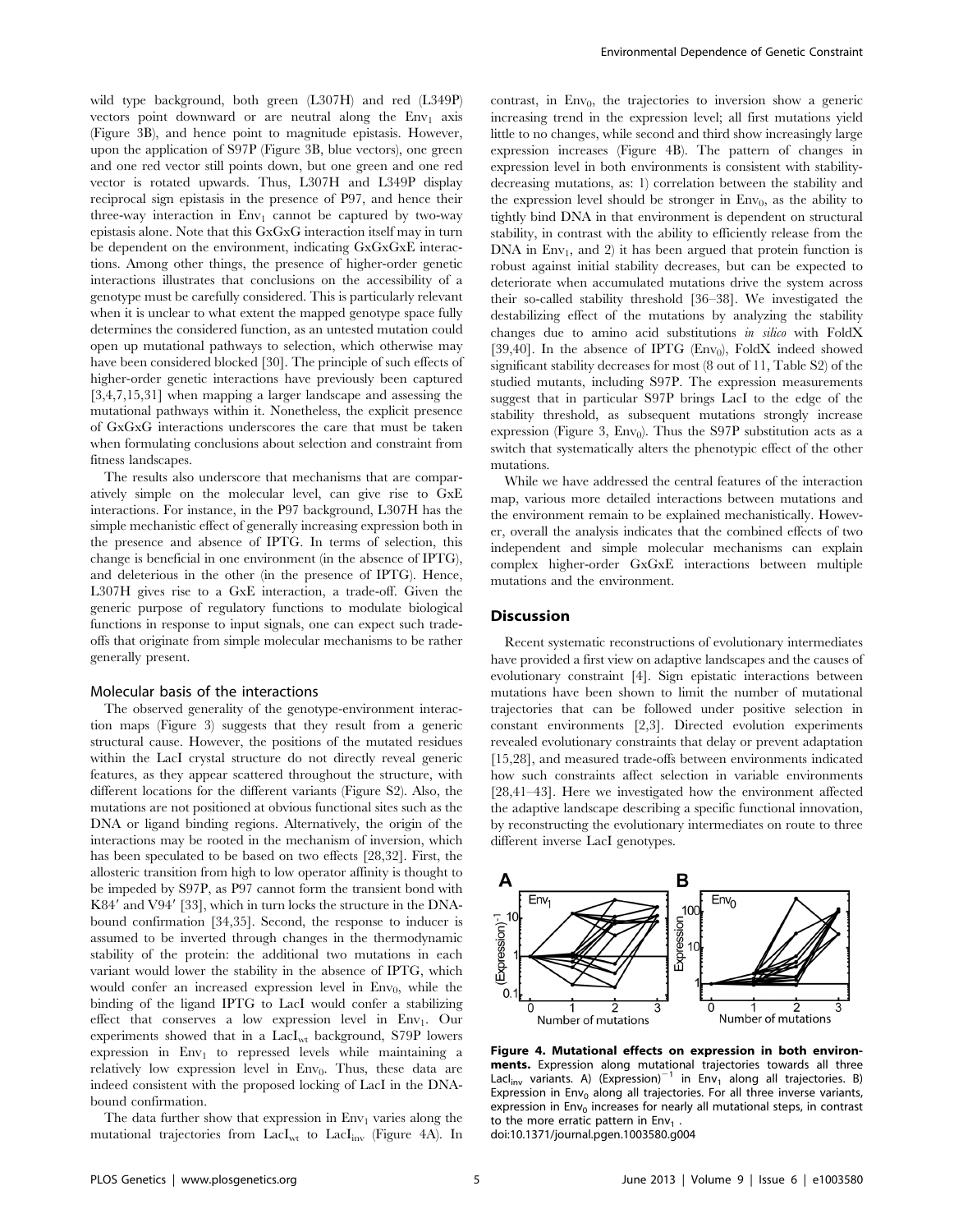The three evolved genotypes indicated a redundancy within the LacI genetic architecture to develop regulatory functions that respond to the environment, mirroring similar results obtained for microbial populations evolving in constant environments [44–46]. We found that a mechanistic model of inversion provided an explanation for the origin of this parallelism. First, a mutation (S97P) blocks the IPTG-induced allosteric transition, and thus affects expression only in the presence of IPTG. Second, the initial mutations have little effect on the ability to repress in the absence of IPTG, while later mutations have a large effect. Third, binding to the ligand IPTG increases the protein stability and hence the ability to repress. Thus, a combination of simple molecular mechanisms can explain the observed complex higher-order interactions between multiple genetic changes and an environmental change.

The data showed that the genetic epistasis in LacI was pervasively dependent on the environment. As the studied genetic changes were not chosen randomly but jointly confer a novel regulatory response, these results inform on constraints in the evolution of a novel biological function. They indicate that limitations in the selective accessibility of trajectories, as detected in a constant environment, not properly inform on evolutionary limitations in the natural variable environment. Due to the environmental dependence of epistasis, some trajectories are closed-off by environmental change while others are opened-up to positive selection. Intriguingly, a consequence of environmental dependence of epistasis is that few mutations are blocked in all environments, and many are positively selected in at least one environment. This suggests that genetic constraints may be more readily overcome in certain variable environments than expected from epistasis detected in constant environments [47,48].

More generally, the results underscore the complex and diverse roles of the environment in evolutionary dynamics. The environment does not only define a selective pressure on a phenotypic trait or induce a phenotypic change, but also modulates the underlying genetic constraint. This interdependence has a number of consequences. For instance, it affects our ability to understand the evolutionary record as interpreted from extant genetic sequence data. By modulating evolutionary constraint in time, environmental variations can change substitution rates across evolutionary trees [49,50], referred to as heterotachy, even if selection on a phenotypic trait is constant. It can result in topological inaccuracies in phylogenetic trees [51] such as longbranch biases [52,53] and a lack of phylogenetic resolution [52,54] if the underlying adaptive landscapes are shaped differently in each of the environments. This can ultimately affect the predictive power of phylogenetic reconstruction techniques in their use for the prognosis of the emergence and the spread of diseases, such as the spread of the influenza virus [55], where the host can be viewed as a biotic environment [56]. And lastly, it renders a walk on evolutionary branches of life unpredictable and unrepeatable [3,57], as some adaptive trajectories are constrained in some environments, but not in others.

It will be intriguing to explore the prevalence of the higherorder genotype x genotype x environment interactions in other biological systems. It is not obvious that all biological functions will show such interactions; in particular those specialized to a single environmental factor. On the other hand, the ability to respond to environmental stimuli is one of the defining properties of living systems. Given the inherent interdependency between regulatory systems and the environment, we expect that such insights into the interplay between genetic architecture and the environment will be crucial for a mechanistic understanding of the evolution of biological functions.

# Materials and Methods

#### **Strains**

Escherichia coli K12 strain MC1061 [58], which carries a deletion of the lac operon was used in all experiments. This strain was obtained from Avidity LLC, Denver CO, USA, as electrocompetent strain EVB100 (containing an additional chromosomal birA). Plasmid pRD007 was constructed based on the pZ vector system [59] and contains LacI, driven by the  $P<sub>L</sub>O1-Tet$  promoter. The reporter plasmid pReplacZ, used for the quantification of LacZ expression, was created by deletion of lacI and Ptrc in pTrc99A [60] followed by insertion of the Plac-lacZ fragment of MG1655 [61].

# Media

In all experiments EZ defined rich medium (Teknova, Hollister, CA, USA) with 0.2% glucose and 1 mM thiamine HCL (Sigma) was used. Isopropyl  $\beta$ -D-1-thiogalactopyranoside (IPTG) was purchased from Sigma, and was added to the medium, if applicable, in a 1 mM quantity.

#### Reconstruction of (intermediate) mutants

Mutations were introduced into the coding region of lacI by sitedirected mutagenesis with the QuickChange II–E Site–Directed Mutagenesis Kit (Stratagene, USA) according to the manufacturer's protocol [28]. Constructs are available upon request.

#### Expression measurements

Cultures were grown at  $37^{\circ}$ C in a Perkin & Elmer Victor<sup>3</sup> plate reader, at 200 µl per well in a black clear-bottom 96 well plate (NUNC 165305). Expression measurements were performed in EZ Rich Defined medium with added 0.2% glucose (Teknova, Hollister, CA, USA, cat. nr. M2105) supplemented with 1 mM thiamine HCl and the appropriate antibiotics for the selective maintenance of plasmid pRD007 and pRepLacZ. Optical density at 600 nm was recorded every 4 min, and every 29 min 9 ml sterile water was added to each well to counteract evaporation. When not measuring, the plate reader was shaking the plate at double orbit with a diameter of 2 mm. Cells were fixed after the cultures had reached an optical density of at least 0.015 and at most 0.07, by adding 20  $\mu$ I FDG-fixation solution (109  $\mu$ M fluorescein di-b-D-galactopyranoside (FDG, Enzo Life sciences, NL), 0.15% formaldehyde, and 0.04% DMSO in water). Fluorescence development was measured every 8 min (exc. 480 nm, em. 535 nm), as well as the  $OD_{600}$ . Shaking and dispensing conditions were as mentioned above. When cells are not induced with IPTG, directly before or after fixation an appropriate amount of inhibitive IPTG was added. Analysis of the fluorescence trace is as described in [28].

# Statistical analysis

Significance of the phenotypic effect of mutations in LacI was tested with a t-test with Bonferroni correction for multiple comparisons  $(P<0.05)$ . While the phenotypic effect of S97P in the wild type background in  $Env_0$ , was not significant in the data set of one inverse Lac variant (LacI<sub>inv3</sub>), it was significant for the two other variants, and hence S97P was considered significant for the wild type background and  $Env_0$ .

## FoldX stability analysis

A FoldX plugin [40](version 1.4.22) in the Yasara software package [62](version 11.11.4) was used for the stability analysis of the single, double and triple (only  $\text{LacI}_{\text{inv1}}$ ) mutants on basis of the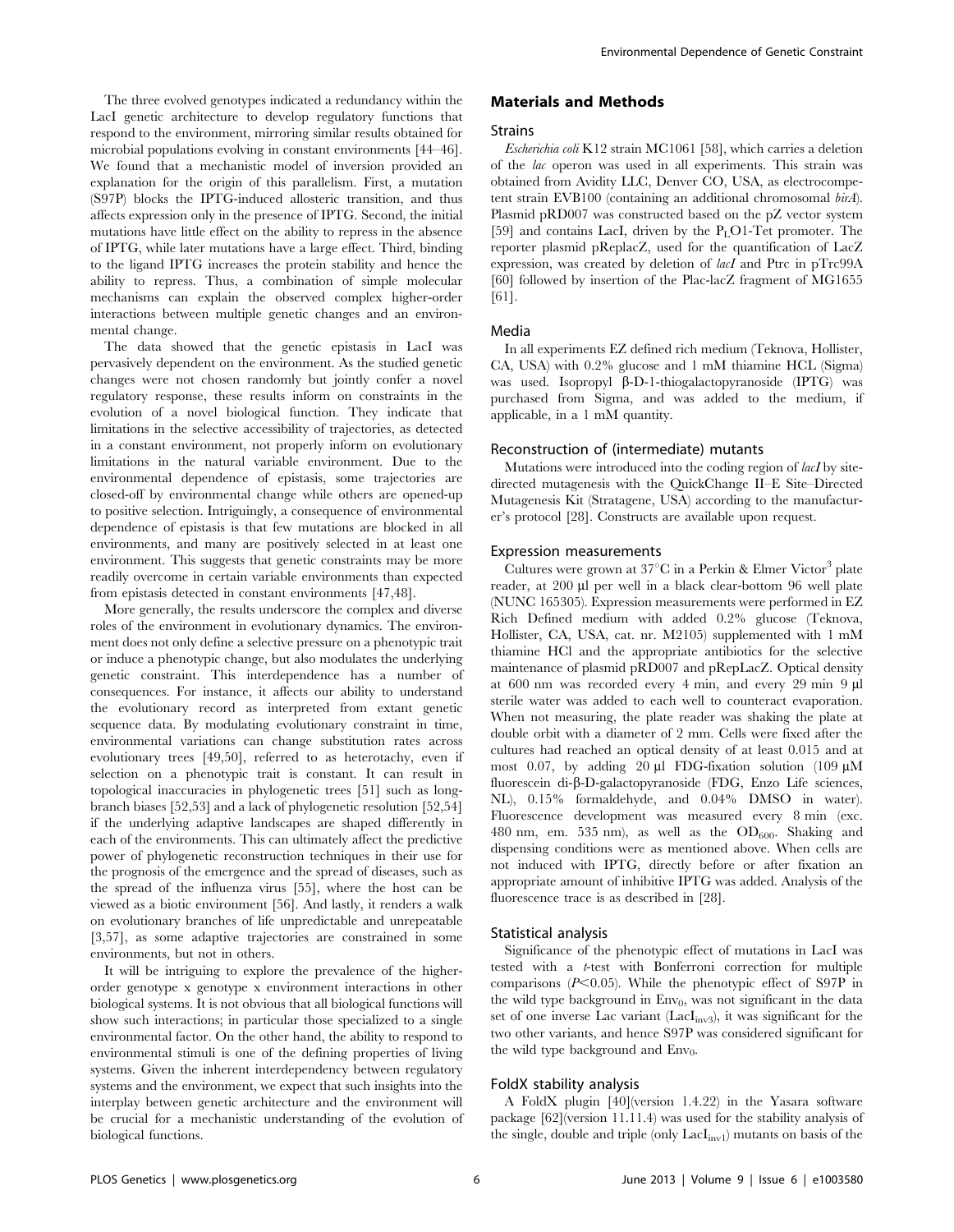DNA bound dimeric LacI crystal structure (1EFA) [63], which lacks the tetramerization domain. The structure was minimized without ONPF before addition of the mutations, and the calculation of the stability changes. The stability calculation was performed three times for each mutation, with standard deviations among the calculations smaller than  $\Delta\Delta G = 0.5$  kcal/mol.

## Supporting Information

Figure S1 GxE and GxG is not sufficient for GxGxE. The presence of both genotype x genotype and genotype x environment interactions in one motif is not sufficient for genotype x genotype x environment interactions. If the effect of one mutation is affected by the genetic background, but not by the environment (a to A), and the other by the environment, but not the genetic background (b to B), then these mutations do not exhibit genotype x genotype x environment interactions.

(DOC)

Figure S2 Mutations from the three inverse variants mapped on the LacI crystal structure. The mutated amino acids of all three inverse variants are depicted as space filling residues in the wild type LacI structure. They are color coded on basis of their grouping (see Table S2). Note that the tetramerization domain is absent in this crystal structure. Red residue, involved in multimerisation of the protein. Green residues, located on or near the surface of the protein. Blue residue, involved in allosteric transition [33]. Since this dimeric structure lacks the tetramerization domain, residues P339 and L349, are not depicted. Mutations mapped on crystal structure 1EFA (PDB) [63]. (DOC)

## References

- 1. Wright S (1932) The roles of mutation, inbreeding, crossbreeding and selection in evolution. In: Proceedings of the Sixth International Congress of Genetics 1: 356–366.
- 2. Lunzer M, Miller SP, Felsheim R, Dean AM (2005) The biochemical architecture of an ancient adaptive landscape. Science 310: 499–501.
- 3. Weinreich DM, Delaney NF, Depristo MA, Hartl DL (2006) Darwinian evolution can follow only very few mutational paths to fitter proteins. Science 312: 111–114.
- 4. Poelwijk FJ, Kiviet DJ, Weinreich DM, Tans SJ (2007) Empirical fitness landscapes reveal accessible evolutionary paths. Nature 445: 383–386.
- 5. Bridgham JT, Carroll SM, Thornton JW (2006) Evolution of hormone-receptor complexity by molecular exploitation. Science 312: 97–101.
- 6. Weinreich DM (2005) The rank ordering of genotypic fitness values predicts genetic constraint on natural selection on landscapes lacking sign epistasis. Genetics 171: 1397–1405.
- 7. Kvitek DJ, Sherlock G (2011) Reciprocal Sign Epistasis between Frequently Experimentally Evolved Adaptive Mutations Causes a Rugged Fitness Landscape. PLoS Genet 7: e1002056.
- 8. de Visser JA, Park SC, Krug J (2009) Exploring the effect of sex on empirical fitness landscapes. Am Nat 174 Suppl 1: S15–30.
- 9. Poelwijk FJ, Tanase-Nicola S, Kiviet DJ, Tans SJ (2011) Reciprocal sign epistasis is a necessary condition for multi-peaked fitness landscapes. J Theor Biol 272: 141–144.
- 10. Breen MS, Kemena C, Vlasov PK, Notredame C, Kondrashov FA (2012) Epistasis as the primary factor in molecular evolution. Nature 490: 535–538. 11. Schluter D, Conte GL (2009) Genetics and ecological speciation. Proc Natl Acad
- Sci U S A 106 Suppl 1: 9955–9962. 12. Via S (2002) The ecological genetics of speciation. Am Nat 159 Suppl 3: S1–7.
- 13. Wade MJ, Goodnight CJ (1998) Genetics and adaptation in metapopulations: When nature does many small experiments. . Evolution 52: 1537–1553.
- 14. Ortlund EA, Bridgham JT, Redinbo MR, Thornton JW (2007) Crystal structure of an ancient protein: evolution by conformational epistasis. Science 317: 1544–1548.
- 15. Miller SP, Lunzer M, Dean AM (2006) Direct demonstration of an adaptive constraint. Science 314: 458–461.
- 16. DeWitt TJ, Scheiner SM (2004) Phenotypic plasticity. Functional and conceptual approaches. Oxford: Oxford University Press.
- 17. Pigliucci M (2001) Phenotypic plasticity. Beyond nature and nurture. Scheiner SM, editor. Baltimore and London: The Johns Hopkins University Press.
- 18. Kubinak JL, Ruff JS, Hyzer CW, Slev PR, Potts WK (2012) Experimental viral evolution to specific host MHC genotypes reveals fitness and virulence trade-offs in alternative MHC types. Proc Natl Acad Sci U S A 109: 3422–3427.

Table S1 Expression level of genetic variants in two environments. The expression level of LacZ was measured in two environments by a fluorogenic reporter assay.  $Env_0$ , in the absence of IPTG and  $Env_1$  in the presence of 1 mM IPTG. Errors are standard deviations,  $n = 3$ .

(DOC)

Table S2 Changes in stability and location of mutations in the protein. Stability changes are calculated using the FoldX plugin in Yasara of the 1EFA crystal structure [63] (materials and methods). Positive changes in  $\Delta G$  indicate destabilization of the protein, whereas negative changes in  $\Delta G$  indicate a stabilization effect. The 1EFA crystal structure lacks the tetramerization domain. Therefore it was not possible to calculate the effect on stability induced by mutations located in the tetramerization domain of  $\text{LacI}_{\text{inv}2}$  $(L349P)$  and  $LacI<sub>inv3</sub>$  (P339H). The location of the mutations in the dimeric 1EFA crystal structure in LacI is depicted in Figure S1. (DOC)

Text S1 The evolution of phenotypically inverse mutants. (DOC)

# Acknowledgments

We thank Bertus Beaumont, Phillipe Nghe, and Jon Bollback for helpful discussions, Tobias Bollenbach for comments on the manuscript, and Joost van Durme for help with the FoldX-plugin in Yasara.

## Author Contributions

Conceived and designed the experiments: MGJdV FJP SJT. Performed the experiments: MGJdV FJP NB JDTN. Analyzed the data: MGJdV SJT. Wrote the paper: MGJdV FJP SJT.

- 19. Bataillon T, Zhang T, Kassen R (2011) Cost of Adaptation and Fitness Effects of Beneficial Mutations in Pseudomonas fluorescens. Genetics 189(3): 939–49.
- 20. Remold S (2012) Understanding specialism when the Jack of all trades can be the master of all. Proc Biol Sci 279: 4861–4869.
- 21. Remold SK, Lenski RE (2004) Pervasive joint influence of epistasis and plasticity on mutational effects in Escherichia coli. Nat Genet 36: 423–426.
- 22. Bohannan BJM, Travisano M, Lenski RE (1999) Epistatic interactions can lower the cost of resistance to multiple consumers. Evolution 53: 292–295.
- 23. Lalic J, Elena SF Epistasis between mutations is host-dependent for an RNA virus. Biol Lett.
- 24. Tan L, Serene S, Chao HX, Gore J (2011) Hidden randomness between fitness landscapes limits reverse evolution. Phys Rev Lett 106: 198102.
- 25. Lindsey HA, Gallie J, Taylor S, Kerr B (2013) Evolutionary rescue from extinction is contingent on a lower rate of environmental change. Nature 494: 463–467.
- 26. Hall AR, Iles JC, MacLean RC (2011) The fitness cost of rifampicin resistance in Pseudomonas aeruginosa depends on demand for RNA polymerase. Genetics 187: 817–822.
- 27. Jacob F, Monod J (1961) Genetic regulatory mechanisms in the synthesis of proteins. J Mol Biol 3: 318–356.
- 28. Poelwijk Frank J, de Vos Marjon GJ, Tans Sander J (2011) Tradeoffs and Optimality in the Evolution of Gene Regulation. Cell 146: 462–470.
- 29. Gillespie JH (1984) Molecular evolution over the mutational landscape. Evolution 38: 1116–1129.
- 30. Whitlock MC, Phillips PC, Moore FBG, Tonsor SJ (1995) Multiple Fitness Peaks and Epistasis. Annu Rev Ecol Syst 26: 601–629
- 31. Dawid A, Kiviet DJ, Kogenaru M, de Vos M, Tans SJ (2010) Multiple peaks and reciprocal sign epistasis in an empirically determined genotype-phenotype landscape. Chaos 20: 026105.
- 32. Lewis M, Sochor M, Daber R (2011) Allostery via an Order-Disorder Transition. Comment to Cell (2011) 146: 462–470. School of Medicine University of Pennsylvania.
- 33. Flynn TC, Swint-Kruse L, Kong Y, Booth C, Matthews KS, et al. (2003) Allosteric transition pathways in the lactose repressor protein core domains: asymmetric motions in a homodimer. Protein Sci 12: 2523–2541.
- 34. Lewis M, Chang G, Horton NC, Kercher MA, Pace HC, et al. (1996) Crystal structure of teh Lactose Operon Repressor and Its Complexes with DNA and Inducer. Science 271: 1247–1254.
- 35. Zhan H, Camargo M, Matthews KS Positions 94–98 of the lactose repressor Nsubdomain monomer-monomer interface are critical for allosteric communication. Biochemistry 49: 8636–8645.